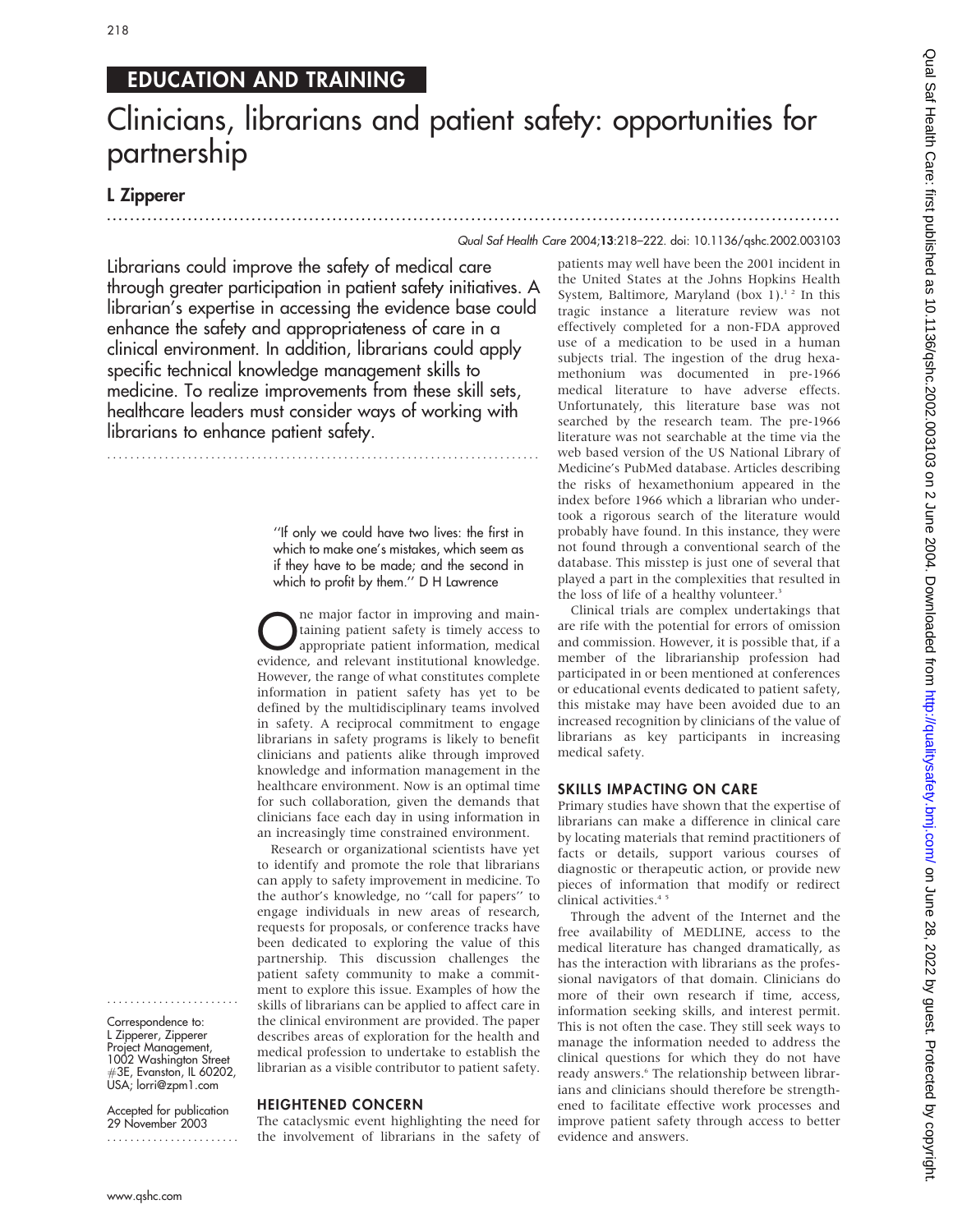#### Box 1 Johns Hopkins incident

In June 2001 a 24 year old female volunteer died in a research study at the US based Johns Hopkins University Asthma and Allergy Center in Baltimore, Maryland. The patient was recruited as a normal volunteer in a study of asthma funded by the US National Institutes of Health. The purpose of the study was to understand how bronchodilation is maintained in healthy patients by deep inspirations in the face of a bronchoconstrictive stimulus, and the specific physiology of the process.

The volunteer began her involvement in the research in April 2001. She participated as outlined in the IRB approved protocol. As articulated by the protocol, she received approximately 1 g hexamethonium by inhalation to produce symptoms similar to those of an asthma attack. Soon afterwards she exhibited a dry cough and flu-like symptoms. The following week additional pulmonary stress was experienced and reductions in her arterial oxygen saturation after minimal exertion were noted. She was admitted to The Johns Hopkins Bayview Medical Center (JHBMC) in Maryland for observation where her condition worsened, culminating in adult respiratory distress syndrome (ARDS) and kidney failure. She died 2 weeks later.

Officials at Johns Hopkins accepted responsibility for the incident and set to work to determine the exact cause of what happened by calling for an in-depth internal investigation. The full report of the investigation has been made widely available on the internet at http://www.hopkinsmedicine.org/ researchvolunteerdeath.html. No distinct cause for the death was identified although weaknesses in the process were noted.

Among the lapses cited in the report was the incomplete literature review for the non-FDA approved use of hexamethonium. The committee noted that, while the primary investigator had made a good faith effort to fully review the applicable literature, more evidence describing the risks of inhaled hexamethonium were available and, if identified, located and reviewed, may have alerted the research team to the possible dangers. It was felt by the committee that the Internal Review Committee for the research should have been more rigorous in its requirement for examination of the evidence.

In the initial wake of the incident, Johns Hopkins had its US government funding briefly suspended. It was reinstated on 22 July 2001.

#### ORGANIZATIONAL ACTIONS

The importance of information delivery as a tool to enhance patient safety conflicts with the anecdotal evidence of declining funding for medical libraries and the professionals who run them. For example, in the USA the Joint Commission on Accreditation of Healthcare Organizations (JCAHO) used to require the operation of a functional library within a hospital. Language was changed to reflect a certain level of information readiness and preparedness, but not to indicate that the librarian was a key player in leading that effort. The requirement for a ''library'' was removed in 1994. Although information management is still considered to be vital—as reflected in the accreditation standard that calls for effective information management and access to knowledge based information $7-10$ —anecdotal evidence suggests that the lack of a specific requirement for a library in a hospital has resulted in the closure of many libraries (Gluck, personal communication). Research should be undertaken to explore the impact of this change on safety as the existing evidence is primarily subjective.

Librarians continue to be concerned that, without that mandate from JCAHO, their funding may be seriously reduced, hampering their ability to participate in patient safety and quality improvement efforts. As with any strategic undertaking, clear and unambiguous messages aid management in garnering support for activities that are resource intensive such as information efforts inside and outside the traditional library environment. A specific connection between the skills of the librarian and patient safety may help to bolster justification for the presence of a librarian in a clinical environment. Some specific organizational activities have taken place to aid in establishing such a relationship. These include:

- The National Patient Safety Foundation (NPSF): founded in Chicago in 1997 with a librarian on its staff. The NPSF recognized that to address its education and communication goals, strategic information and knowledge needed to play a key role in its activities and that a professional should be retained to do the work. Information tools to inform the patient safety community such as a multidisciplinary bibliography and an email discussion group came out of that partnership.<sup>11</sup>
- $\bullet$  The US based Medical Library Association (MLA): this has represented the health sciences information professional community for over 100 years. In 2002 a revised set of Standards for Hospital Librarians was developed with language that links the hospital librarian with patient safety programs.<sup>12</sup>
- $\bullet$  In light of the Johns Hopkins incident, MLA developed guidelines to promote best practices involving expert literature searching in health care and biomedical research institutions.<sup>13</sup>

In an effort to educate beyond the medical library community, the Special Library Association—a US based organization of 15 000 international members representing corporate information centers, private libraries and libraries that serve a diverse set of distinct audiences—provided a mechanism for education. It presented two conference sessions (one in 1999 and one in 2001) that were designed to highlight the need for collaboration between librarians and healthcare leaders and clinicians to improve sharing of safety information.<sup>14</sup><sup>15</sup>

#### CHANGING PARADIGMS

Safety experts are exploring how a lack of teamwork and partnering affects the care of patients. Nurses, pharmacists, physicians, administrators, and risk managers have widely acknowledged responsibilities. Similar clear and forceful articulation of a librarian's role will support their involvement in the patient safety team. This role should improve patient safety through effective access to information and knowledge for clinical, research, and organizational efforts. Physicians and administrators are in the best position to articulate and support this role. The library community is beginning to embrace the chance to become involved in this way. The informationist concept, evidence based medicine, and knowledge management provide such opportunities.

#### The informationist

A dialogue was launched in 2000 that called for a paradigm shift in how clinicians and librarians thought about their intersecting roles in medical care. Davidoff and Florance,<sup>16</sup> in an editorial in the Annals of Internal Medicine, outlined elements of a structured clinical role for librarians called an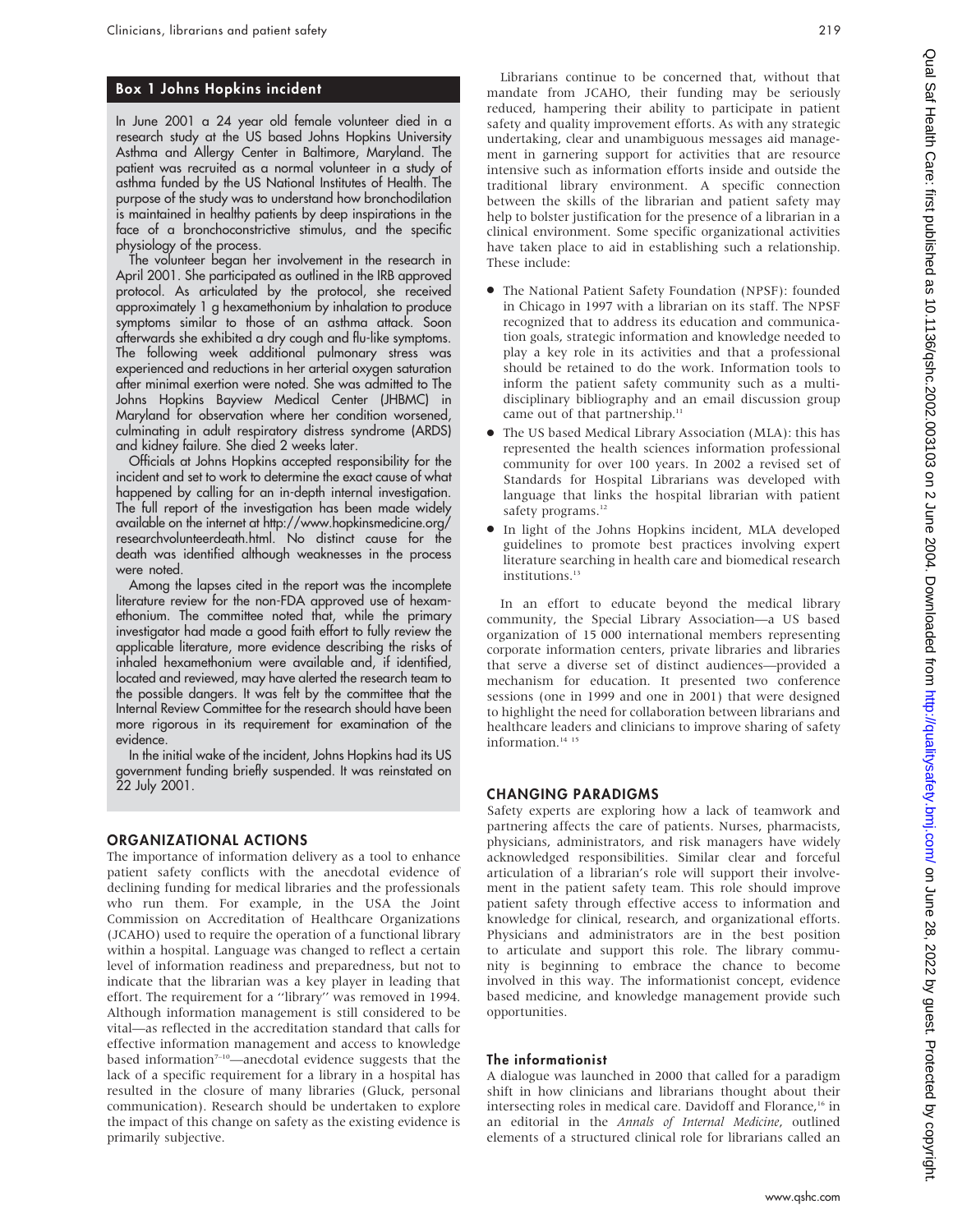informationist, an extension of the concept of a clinical librarian.17 The programs supporting this responsibility would require librarians to acquire clinical knowledge; expertise in the retrieval, synthesis, and provision of information; attend accredited training programs; and be actively involved in the process of care. Health sciences information professionals are still discussing the implications of the movement and continue to challenge the status quo. $18$  This new paradigm is prompting the pursuit of a more clearly defined role for librarians in clinical care that could affect patient safety.<sup>19</sup> Organizational and monetary support for these programs should be championed by physicians and administrators.

#### Evidence based medicine

Evidence based medicine (EBM) is the conscientious, explicit and judicious use of current best evidence in making decisions about the care of individual patients. The practice of EBM means integrating individual clinical expertise with the best available external clinical evidence from systematic research.<sup>20</sup> This process can influence safety in two ways. Firstly, it supports the expanding knowledge base that facilitates safety research. EBM efforts to collect and analyze the literature related to safety have been undertaken in both the US and UK,<sup>21</sup> <sup>22</sup> but experts have also noted that efforts to improve safety should not necessarily be limited to those things that had been studied in depth and for which extensive hard evidence was available.<sup>23</sup> This indicates a need for a multifaceted approach to knowledge collection that librarians are uniquely positioned to undertake.

Secondly, EBM can affect safety by providing a direct link between the medical literature and patient care. As the medical information base expands and the pressure on clinicians' time increases, the ability of librarians to find evidence to address distinct clinical problems becomes more essential. The safety implications of access to this information should be emphasized to support the training and collaboration required to build and sustain productive relationships as a regular course of providing care. Studies exploring the outcomes of health library services have been undertaken in a number of countries including the US, Spain, Australia and New Zealand.<sup>24</sup> In a seminal 1992 study based in the US, Marshall found that 94% of physicians surveyed assessed that information from the library contributed to higher quality of care.<sup>25</sup> This strong level of support should generate efforts to involve more medical librarians in this fashion. However, Marshall acknowledges that this study was subjective and that more concrete work needs to be undertaken to quantify the impact of librarians on clinical care. A good example is the research currently underway at the US based Vanderbilt Medical Center's Eskind Biomedical Library by Giuse to evaluate the success of their clinical informationist program.

Librarians have not only become active participants in providing research based on EBM principles but are currently providing training in quality filtering, critical analysis of literature, and targeted searching techniques to a variety of audiences including medical students and other clinicians.<sup>26</sup> By improving clinicians' understanding of the evidence and how best to locate it, librarians will help increase its application to safe patient care.

#### Knowledge management

There are a number of definitions of knowledge management, but the one used here is that by Dalrymple<sup>27</sup> which states that ''knowledge management enhances the use of organizational knowledge through sound practices of information management and organizational learning''. The learning organization concepts of discussing mistakes openly to learn from them, building trust, nurturing teamwork, and encouraging management interaction with employees are key to the development of a culture of safety. Not only have studies found that information provided by librarians modified both current and future clinical activities, but also that librarians can spur organizational growth through the ability to share history, support project groups, and translate stories for others to learn.<sup>28</sup> Librarians often work with a representative set of users within their environments and are thus well positioned to facilitate a culture of learning. Through this interaction with clinicians, administrators, students and patients, librarians can build bridges between those at the ''sharp end'' (at the point of care) and those at the "blunt end" (the administrators).<sup>29</sup>

Efforts to share knowledge in hospitals create opportunities for teamwork with librarians. Their skills prepare them to contribute to projects as developers of access points to the literature, selectors of the databases and web sites to enhance knowledge management data systems, and organizers of the taxonomies to locate the stories and records within the data systems. In addition, they can work with system designers to help make the knowledge management system an effective story capturing and comparison tool.

Librarians are participating in the creation of information and knowledge tools at the bedside. Partnerships such as that of the health sciences librarians at the University of Washington provide an example of such a partnership. The librarians took part in the web based patient medical record system project as facilitators, publishers, integrators, and educators to develop a clinical information tool to support knowledge based care.<sup>30</sup>

Knowledge management skills can also be useful in nonclinical medicine. They can support organizational learning and innovation through the development of tools to capture and share in-house ''lessons learned''. Librarians from nonmedical environments—targeted by leading knowledge management authorities Davenport and Prusak as ''indispensable knowledge brokers''31—have implemented knowledge management programs in business and could contribute in unique ways to achieve initial successes for medicine if given the opportunity.

### PARTNERING FOR SAFETY Efforts at the local level

Health care has embraced the need to include non-clinical staff in order to establish a robust culture of safety. The above review suggests that information based contributions to safety can best be envisaged through partnerships. Librarians, hospital administrators, and clinicians can collaborate at the local level through the following actions:

- $\bullet$  Incorporating information and knowledge management goals specifically in the strategic plans of safety efforts.
- N Inviting librarians to the table to help make change: team involvement of librarians will change global information and knowledge management in medicine.
- N Encouraging the reporting of ineffective literature searching as a ''near miss'' to enable organizations to learn about circumstances where opportunities for errors related to this gap in effective practice can affect care.
- N Identifying a tendency to ignore literature review for care as a ''risky behavior'' that needs to be modified to improve safety. Practitioners will not only improve their competence for searching but will know when they are not successful in the work they do, and will seek out medical librarians as the experts on their team to enhance their clinical decision making process.
- N Encouraging and enabling librarians to participate in clinical activities such as executive walkarounds, grand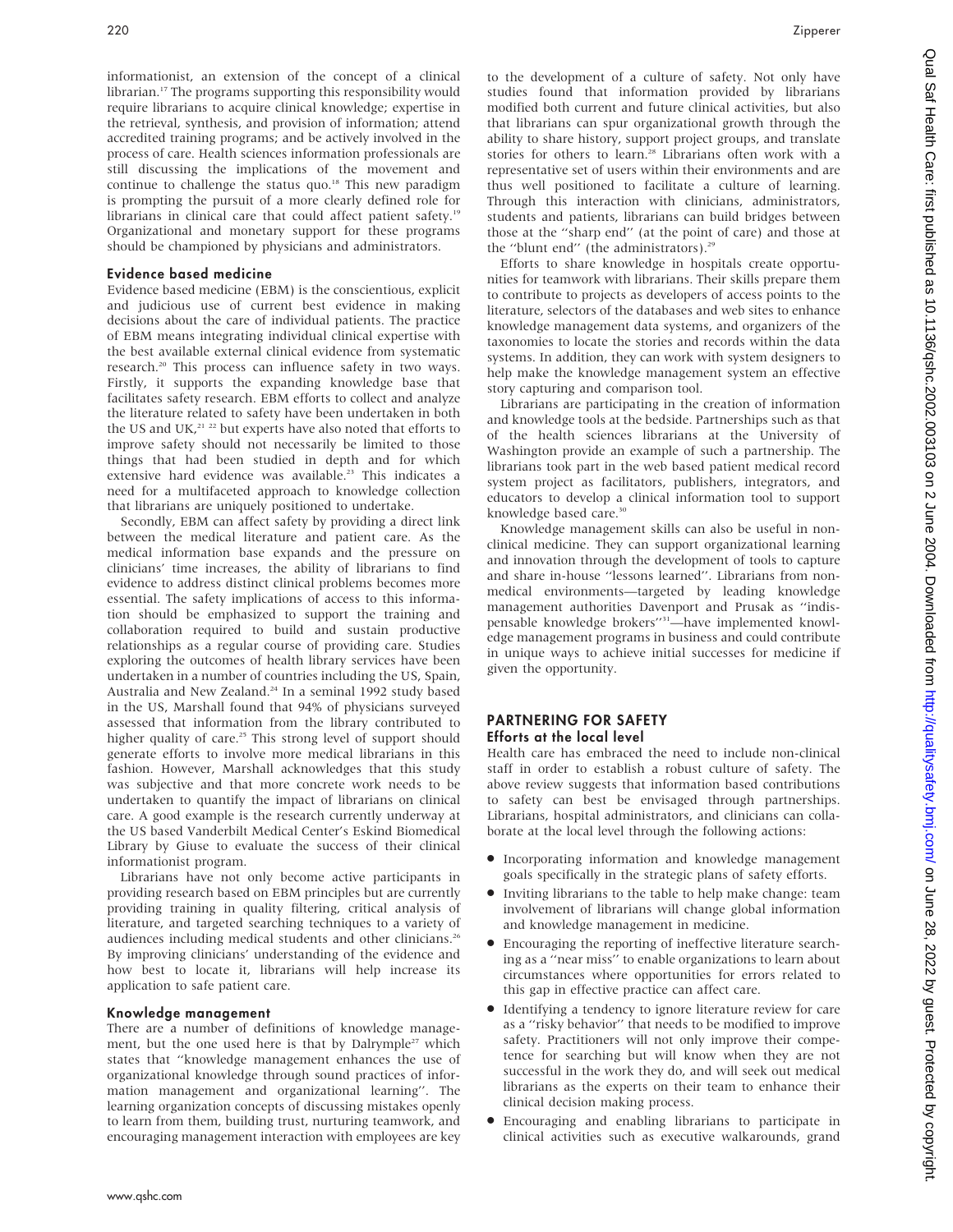rounds, morning reports, institutional review boards, and mortality and morbidity conferences.

- N Supporting informationists and/or other clinical roles outlined by the librarians to use their expertise effectively in the clinical setting. Some examples include: working with the pharmacy to populate new online formularies with the appropriate drug information and providing information for patients on their condition so they can be their own safety advocates.<sup>32</sup>
- N Establishing a concrete role for librarians in the research needed to ensure safe development of clinical trial protocols.<sup>33</sup> This is being implemented on an ad hoc basis and should be added to the ''best practices'' canon for patient safety.
- $\bullet$  Marketing information access skills to ensure that clinicians are aware of the role of library services in safety and research. Librarians should work toward shaping an outcome based case to present to administration and practitioners on the importance of information management in safe patient care. This is another opportunity for librarians to partner with pharmacists who are trained in searching the pharmacology and pharmacy literature and often provide information from that resource base at the clinical level.
- N Enhancing the need for patient safety knowledge to be expected reading in medical environments. The addition of several patient safety, quality improvement titles to the Brandon Hill list—the regularly updated suggested titles list for hospital and small medical libraries that provides authoritative guidance to book purchases—would assist in spreading this message.<sup>34</sup>
- N Developing and implementing evaluation methods that provide tools to document the efficacy and effectiveness of librarians' involvement in safety efforts.

## Achieving global change

Global change can begin to take place only through awareness. The librarian and medical communities can affect change by working together as partners. Through this partnership, innovative research and knowledge sharing strategies will result that may lead to safer care. Efforts that have the potential for global impact include:

- N Providing and/or seeking opportunities for cross fertilization of the ideas and expertise of librarians, their champions, and others interested in the issue. Establishing venues for writing about what they do and know in the peer reviewed literature.
- N Promoting conference programmes for a variety of audiences (librarians, information technologists, healthcare management and leadership, and patient safety specialists) that focus on building teamwork among healthcare information, clinical, and administrative personnel.
- N Developing crossover curricula for clinicians and librarians who wish to combine their skills to become informationists or clinical librarians. Academic medical centers affiliated with library sciences and information studies programs are aptly positioned to implement this change. In October 2003 the US National Institutes of Health launched a National Library of Medicine fellowship program to provide funding for individuals to provide education across disciplines.
- N Exploring, assessing, and illustrating the risks involved in not getting the best information prior to and while providing patient care. This provides an opportunity for illustrating how errors can occur through the use of

## Key messages

- A commitment to involve librarians in patient safety initiatives could improve the safety of medical care.
- Organizational efforts are beginning to appear that support the role of librarians in patient safety initiatives.
- Individuals and hospitals can amend working relationships to enrich the role of librarians in safety programs.
- Universal efforts and explorations into the relationship between librarians and patient safety initiatives should be undertaken.

established process assessment techniques such as failure mode and effects analysis (FMEA).

- $\bullet$  Creating a robust taxonomy controlled vocabulary/thesaurus that can be used effectively to manage the literature required for the study of patient safety. MESH, the vocabulary supporting MEDLINE, has served its initial purpose admirably in this regard, but its terminology is not sufficiently detailed nor is the scope of the corresponding database broad enough to represent fully the intricacies of the patient safety knowledge base.<sup>35</sup> This is a government level challenge. The National Library of Medicine and the Agency for Healthcare Research and Quality, both arms of the US Department of Health and Human Services, could lead in this effort through funding or manpower initiatives.
- N Building or funding a consortium of libraries representing specialized collections that provide access to the multidisciplinary knowledge needed by researchers from materials that are hard to find so that they can fully explore and understand safety issues.
- N Spearheading an effort to enhance evaluation skills and tools for documenting the efficacy and effectiveness of these global change methods and, ultimately, the efficacy and effectiveness of librarians in improving patient safety. For example, at present there is no information on the performance of hospitals with or without libraries.<sup>36</sup>

## CONCLUSIONS

Participants in all fields and at all levels of health care should seek out and embrace possibilities to encourage effective working relationships that enhance safety. Librarians can contribute to safety in a variety of ways, given the appropriate conditions for their involvement. These efforts should be validated to underscore their value and efficacy. The suggested methods of local partnering and global change projects offer additional avenues to foster improvement for clinical organizations and their staffs. These suggestions, coupled with the professional motivation of many in the healthcare and library communities, could foster the research, creative ideas, and partnerships needed to involve the information profession more completely in improving patient safety.

## ACKNOWLEDGEMENTS

The author thanks Jill Blim, Frank Davidoff, Jeannine Gluck, Ruth Holst, Diane Hummel, Cathy Tokarski, and Diane Wolf for their time and comments in shaping this paper.

Lorri Zipperer is a librarian and works as a consultant on patient safety information projects. She served as the Information Project Manager for the National Patient Safety Foundation from 1996 to 2000.